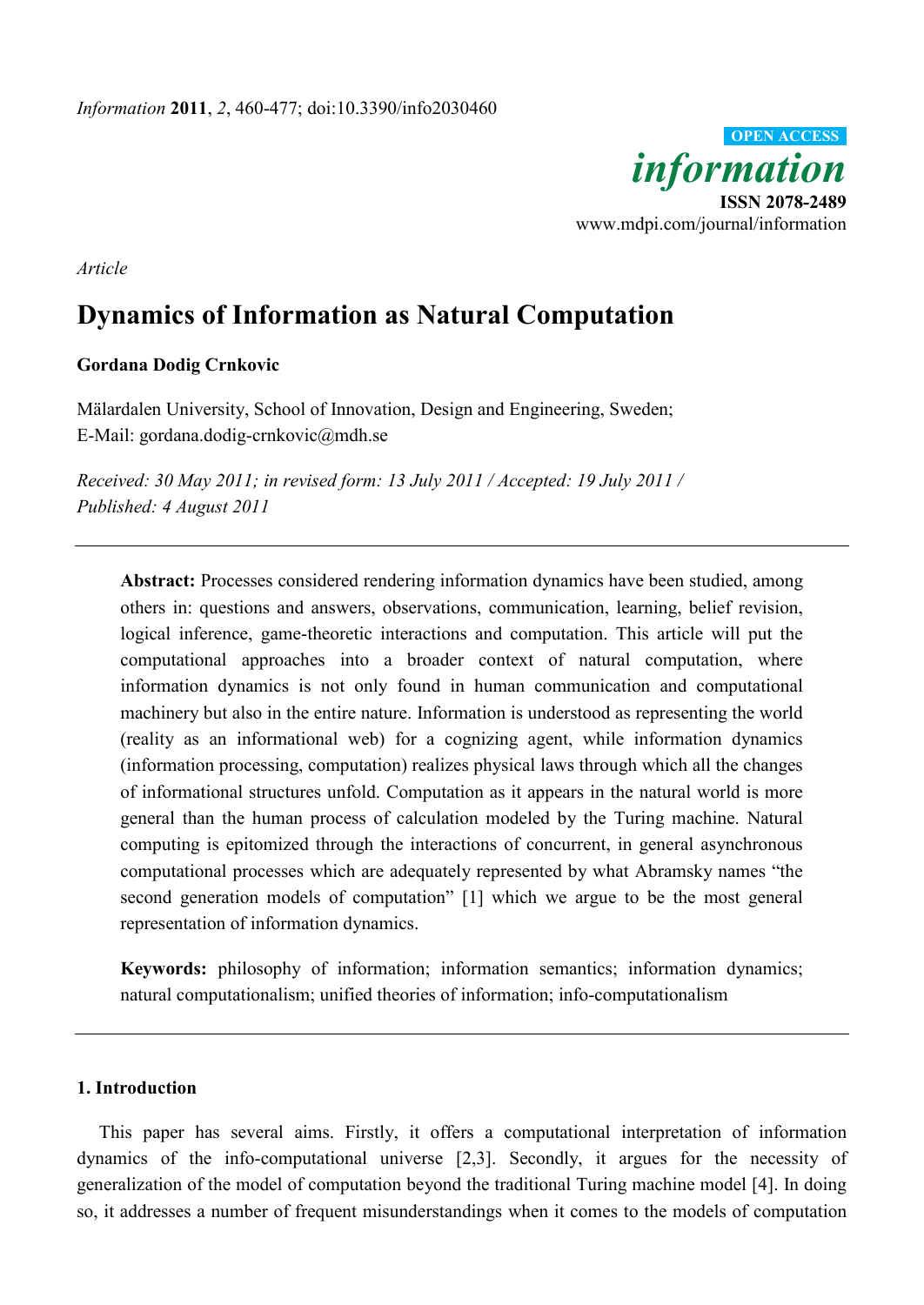and their relationships to physical computational systems. Thirdly, I suggest that info-computationalism as a new philosophy of nature provides a basis for unification of knowledge from currently disparate fields of natural, formal and technical sciences [5]. The on-going developments of among others Bioinformatics, Computational Biology, Neuroscience, Computational Evolutionary Biology and Cognitive Science show that in practice biological systems already are studied as information processing systems and modeled by the advanced computational tools, theories and machinery which belong to the new generation paradigms of computing related to networks of concurrent computational processes, unlike Turing machines, which represent formalization of a human calculation process.

Both information and computation are concepts and phenomena still intensely researched from the multitude of perspectives. In order to be able to meaningfully model the universe as a computational network, the model of computation must be adequate. When it comes to generalization of the idea of computation, there are several confusions. The recurrent one is about the relationship between the universe and the computer. It must be emphasized that the universe is not equivalent to a PC in any interesting way and when we talk about computing universe, the notion of computation must be generalized to be able to reflect the richness of phenomena found in nature. The attempt to represent vastly complex systems comprising a huge number of different organizational levels by a Turing machine model is inadequate, and indeed presents too powerful a metaphor, as already noticed by critics [6]. Among typical criticisms of naturalist computationalism are those grounded in the belief that computationalism necessarily implies digital (discrete) computation. Of course if the computing system is continuous then computation should be continuous at least on some level of abstraction. The continuous/discrete and analog/digital are interesting questions with deep consequences and there has been no consensus on this topic in the scientific community to date [7]. Some would claim that space-time can be discretized without loss of explanatory power, while the others argue that discretization necessarily breaks symmetry in such a fundamental way that Lorentz invariance is lost. The article presents some of the questions about the nature of computation in terms of discrete/continuum and analog/digital dichotomies and answers criticisms regarding the ability of computational models to adequately represent the dynamics of physical systems.

## **2. Different Approaches to the Dynamics of Information**

Van Benthem and Adriaans [8] define several dynamic information stances: *the logical stance* (dynamics of information update), *the Shannon view* (dynamics of information communication/transmission), and *the Kolmogorov view* (dynamics of encoding and decoding). Processes considered representing information dynamics are: *questions and answers* (Kamp and Stokhof), *observations* (Baltag, van Ditmarsch and Moss), *communication* (Devlin and Rozenberg), *learning* (Adriaans, Kelly), *belief revision* (Rott), *inference* (van Benthem and Martinez), *game-theoretic interactions* (Walliser) and *computation* (Abramsky). Which of them will be in focus depends on what aspect of information dynamics we are interested in.

The early developments of the field of dynamic of information such as seminal work of Dretske [9] (information flow as linguistic regularities) and Barwise and Seligman [10] (informational relation between situations) are described in [8], as well as [11] and [12]. Information was considered to be a building block of knowledge and thus supposed to always be true. For Dretske, even though false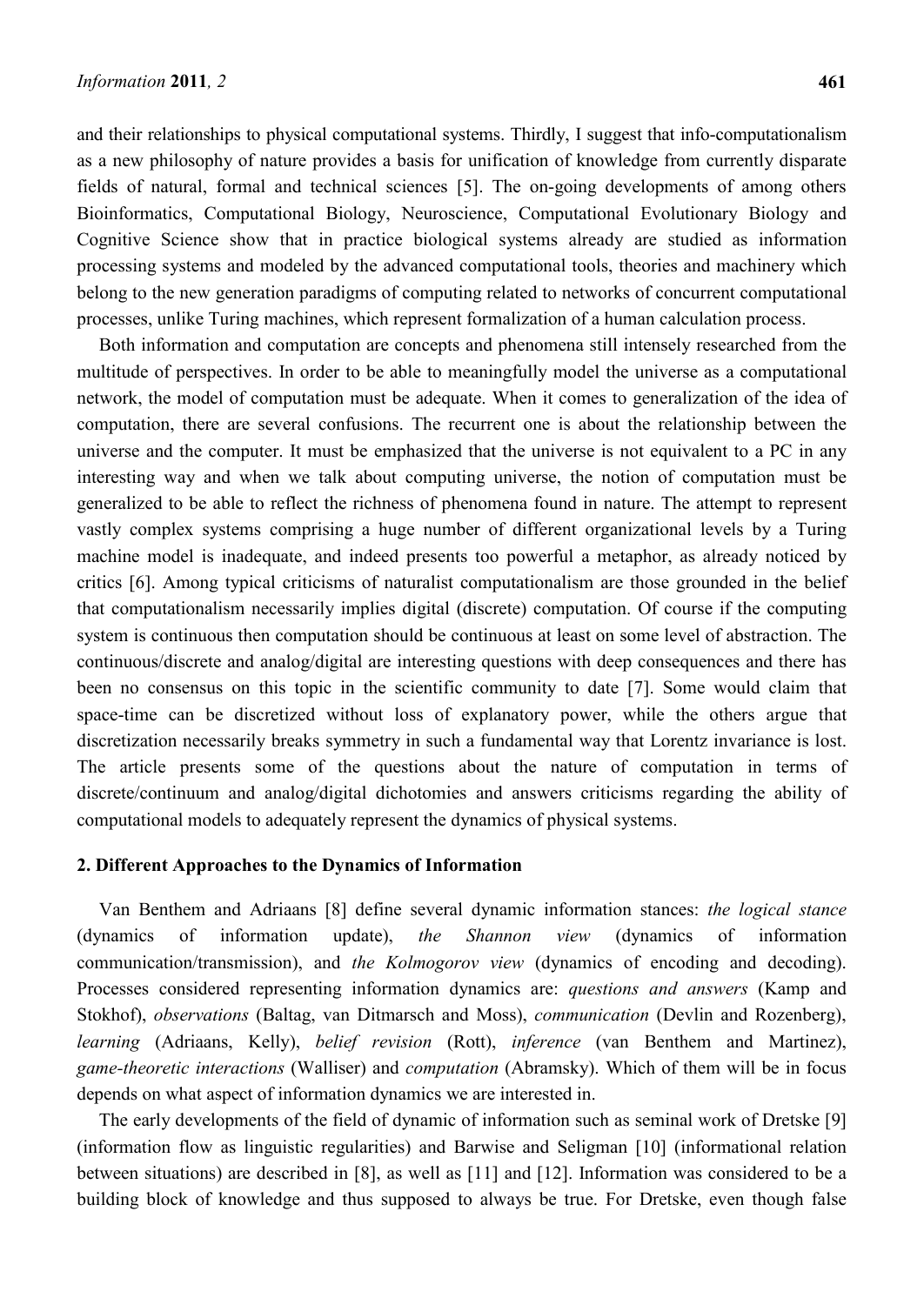information contains no information at all, it still can have a meaning. Burgin on the other hand argues in [11] (Sections 2.4 and 2.5) that both false information and false knowledge should be taken into account and studied as real-world phenomena in knowledge production. He also points out that information comes in degrees and it is often fuzzy, all of which must be accounted for in modeling of information dynamics.

Depending on the understanding of information, different types of information dynamics are defined by Floridi [13] as: "(i) the constitution and modeling of information environments, including their systemic properties, forms of interaction, internal developments, applications, *etc.*; (ii) information life cycles, *i.e.*, the series of various stages in form and functional activity through which information can pass, from its initial occurrence to its final utilization and possible disappearance; and (iii) computation, both in the Turing-machine sense of algorithmic processing, and in the wider sense of information processing. This is a crucial specification. Although a very old concept, information has finally acquired the nature of a primary phenomenon only thanks to the sciences and technologies of computation and ICT (Information and Communication Technologies). Computation has therefore attracted much philosophical attention in recent years".

The first two types of the dynamics of information refer to the classical notion of information as constituent of knowledge. Information processing is a more general type of dynamics and can be applied to any type of information.

A study of information dynamics within a framework of logic is presented in van Benthem's recent book [14] developed as a theory of *information-based rational agency* including *intelligent interaction* between *information-processing agents*. Van Benthem describes *dynamic logics for inference, observation and communication*, with update of knowledge and revision of beliefs, changing of preferences and goals, group action and strategic interaction in games.

Informational dynamics is by Hofkirchner [15] characterized as *a process of self-organization* of a system. According to this view, whenever a self-organizing system relates to the environment, it *creates* information, rather than *processes* it. This concept might be called *emergent information*. Hofkirchner's "triple-c" model [16] describes information generation as consisting of *cognition* (information generation of a self-organizing system vis-á-vis its environment); *communication* (the coupling of cognitive processes of self-organizing systems) and *cooperation*.

## **3. The Dynamics of Information as Computation: Info-Computationalism**

Info-computationalism (ICON) [2,3,17,18] is one of the approaches that takes information dynamics to be a process of computation. It is built on a dual-aspect foundation with information and computation as basic elements. Within this framework, reality is a hierarchy of levels, starting from the basic proto-information as a stuff of the universe, and building a number of higher levels of organization through computational processes.

Info-computationalism is a unifying approach that brings together *informationalism* (Informational Structural Realism of Floridi [19]; Informational Realism of Sayre [20]) with the *naturalist computationalism*/*pancomputationalism* (Zuse, Fredkin, Wolfram, Chaitin, Lloyd) [21–25]. Informationalism argues that the entire existing physical universe is an informational structure, while (pan)computationalism takes the universe to constantly be computing its own next state. With the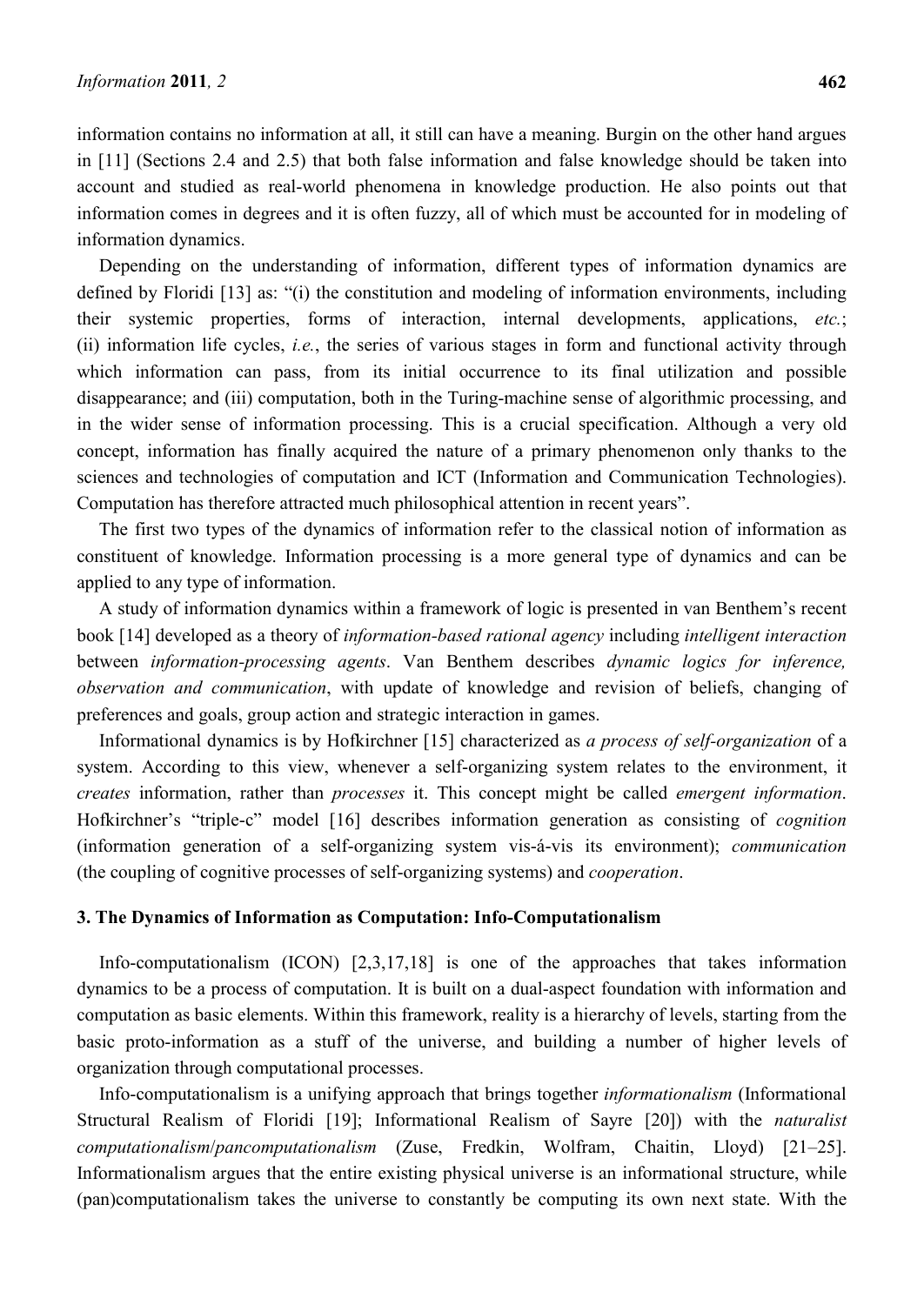universe represented as a network of computational processes at different scales or levels of granularity, information is both a substrate and a result of natural computation [26].

In sum: if the physical universe is an informational structure, natural computation is a process governing the dynamics of information. Information and computation are two mutually defining concepts [3]. Being inextricably connected, information and computation are often conceptually mixed together. Burgin [11] (p. 462) quotes Nonaka as claiming that "information is the flow, and knowledge is the stock"—while more accurate description would be that knowledge represents informational architecture whereas the flow of information is a process of computation.

Information dynamics expressed as computation is related to information by Burgin in the article *Information Dynamics in a Categorical Setting*. It is based on two types of representation of information dynamics, the categorical representation and the functorial representation. This approach enables building a common framework for information and computation*.* Burgin emphasizes that category theory is also "*used as unifying framework for physics, biology, topology, and logic, as well as for the whole mathematics. This provides a base for analyzing physical and information systems and processes by means of categorical structures and methods*" [27].

Information is fundamental as a basis for all knowledge and its processing lies behind all our cognitive functions. In a wider sense of proto-information, information represents every physical/material phenomenon, [28]. Information is for an agent created by the process of differentiation. Bateson [29] famously defined information as "*a difference which makes a difference*".

Instructive in this context is connecting the information flow in computation, interactive process and games (representing the rules or logic) as steps towards a "fully-fledged dynamical theory" [30]. The idea is to study the processing of information as it appears in computational systems. It discusses the information flow in computation, using game-based models of interactive processes, and explicating the *interplay of information and computation*. Nondeterministic concurrent games are used in [31] to formalize games in which both Player(s) and Opponent(s) can interact in a *distributed way*, and *without the assumption that their moves alternate*.

The claim that "information **is** what information **does**" is made several times by van Benthem in [8], paraphrasing Lewis who famously asserted: "In order to say what a meaning **is**, we may first ask what a meaning **does**, and then find something that does that" [32].

Abramski [30] takes the process stance and studies information in action. He makes clear that "in a computational perspective, *it makes little sense to talk about static data structures in isolation from the dynamic processes that manipulate them*". This is in agreement with van Benthem who declares that "*structure should always be studied in tandem with a process!*" and "*No information without transformation!*"

From everyday experiences we know that computation can provide information. Some typical examples are search functions and automatic translation. On the web, a search engine finds by computation the information we are interested in. Wolfram's Alpha computes even further by filling in the gaps in the information that exists on the web. Or, in short, as [30] points out: a useful output of a computation has two aspects: *making information explicit*, *i.e*., extracting the normal form (so that we can understand) and *reducing the data*—eliminating redundant/irrelevant information. Both of the aspects are important for the user of processed information, who in general is an agent–biological (typically human), software or a robotic system. In many informational theories agents are supposed to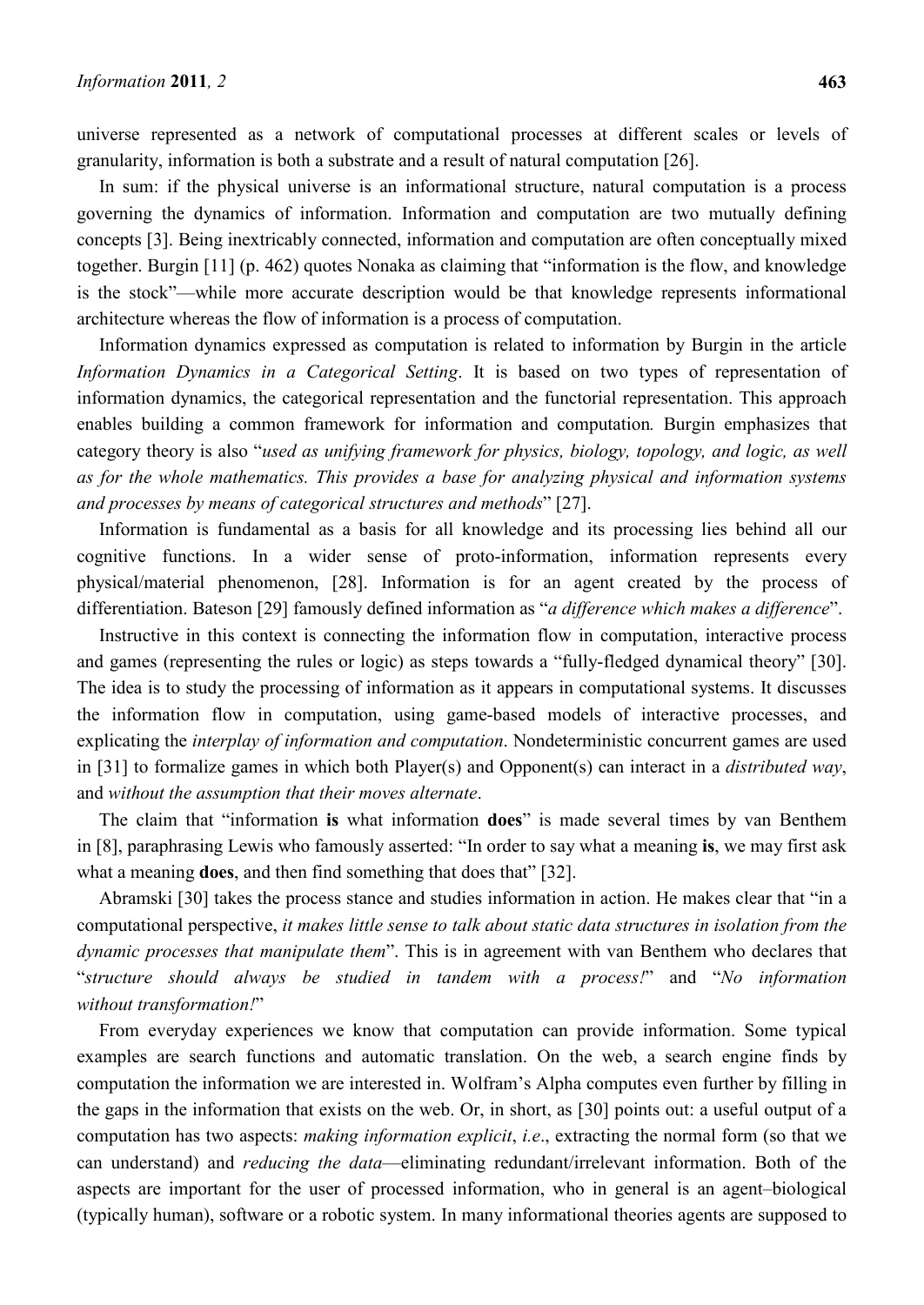be humans and information is exchanged and processed among humans. However when studying evolution and the development of different kinds of natural agents (organisms) and their information processing capabilities and behaviors it becomes evident that the idea of an agent must be generalized to encompass the whole spectrum of agency, from very rudimentary to the most complex.

In agent-based models, which are a class of computational models for simulating the behavior of autonomous agents, not only the notion of an agent but also the idea of their interactions must be generalized. What is exchanged during communication between agents can be different, not always necessarily words or written symbols. "*Agents and their interactions are intrinsic to the study of information flow and increase in computation. The classical theories of information do not reflect this adequately* " [30].

#### **4. The Turing Machine Model of Computation**

The notion of computation as a formal (mechanical) symbol manipulation originates from discussions in mathematics in the early 20th century. The most influential program for formalization was initiated by Hilbert, who treated formalized reasoning as a symbol game in which the rules of derivation are expressed in terms of the syntactic properties of symbols. As a result of Hilbert's program large areas of mathematics have been formalized. Formalization implies the establishment of the basic language which is used to formulate the axioms and derivation rules defined such that the important semantic relationships are preserved by inferences defined only by the syntactic form of expressions. Hilbert's *Grundlagen der Mathematik*, and Whitehead and Russell's *Principia Mathematica* are examples of such formalization.

The basic idea was that any operations that are sensitive only to syntax can be simulated mechanically. What the human following a formal procedure/algorithm does by recognition of syntactic patterns, a machine can be made to do by purely mechanical means. Formalization and computation are closely related and together entail that reasoning which can be formalized can also be simulated by the Turing machine. Turing assumed that a machine operating in this way would actually be doing the same thing as the human performing computation.

The Turing machine is supposed to be given from the outset—its logic, its physical resources, and the meanings ascribed to its actions. The Turing machine model essentially presupposes a human as a part of the system—the human is the one who provides material resources, poses the questions, and interprets the answers.

#### **5. The Church-Turing Thesis**

The Church-Turing thesis states that Turing machine can perform any effective computation, *i.e.*, calculation defined by "purely mechanical" procedure or "rule of thumb". In its original formulation [33,34], the thesis says that *effectively calculable* function of positive integers is identical with a recursive function of positive integers or of a lambda-definable function of positive integers [34] (p. 356). Actually, the Church-Turing thesis has served as a definition for computation. Computation was considered to be a process of *computing the function of positive integers.* There has never been a proof, but the evidence for its validity comes from the equivalence of several computational models such as cellular automata, register machines, and substitution systems.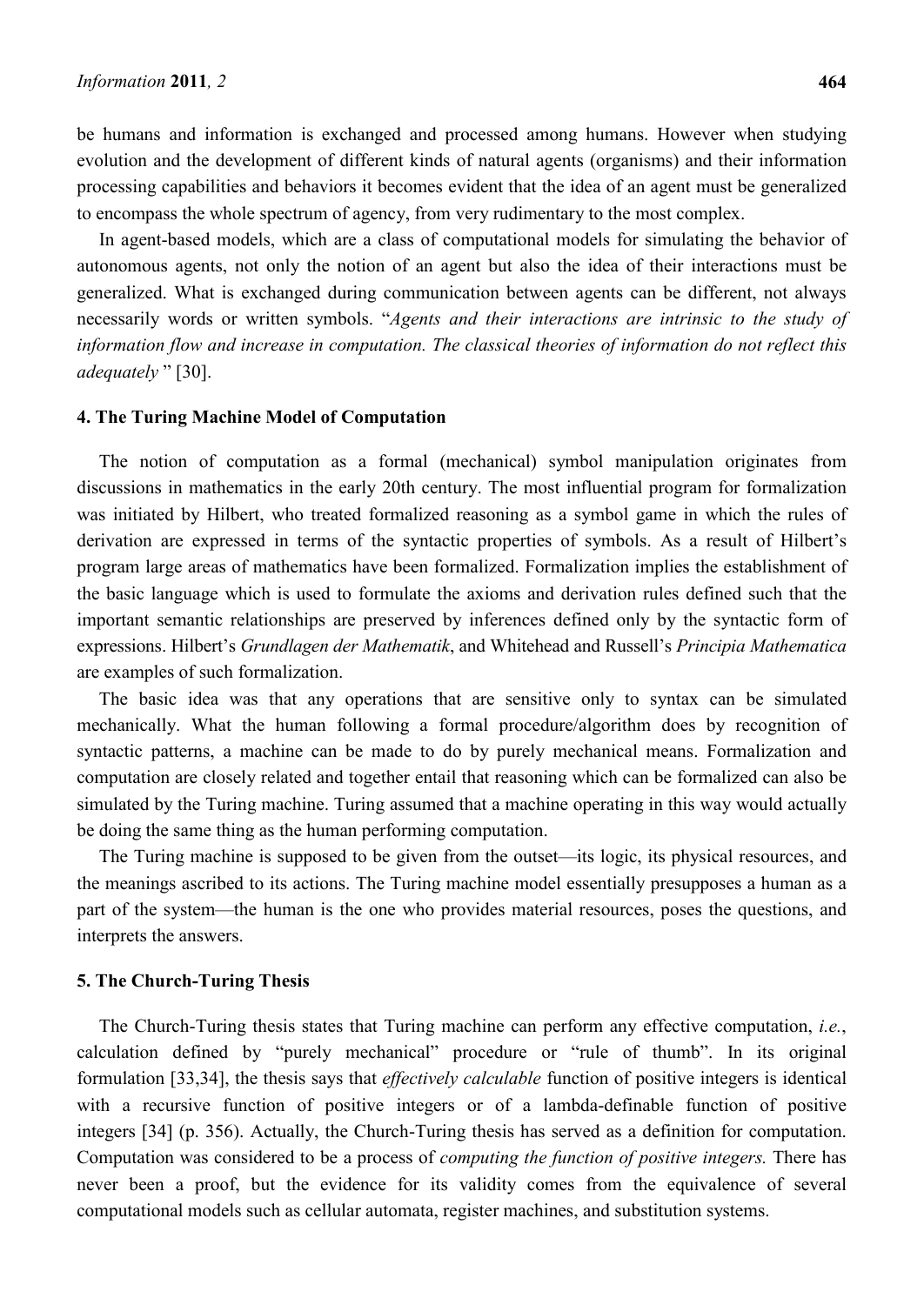The Church-Turing thesis has been extended to a proposition about the processes in the natural world by Stephen Wolfram in his *Principle of computational equivalence* [23] in which he claims that there are only a small number of intermediate levels of computing before a system is universal and that *most natural systems can be described as universal computational mechanisms in a Turing sense*. If the physical systems quickly reach the expressive power of universal Turing machine, the question is if that is all computational expressive power physical systems may possess. A number of computing specialists and philosophers of computing (Siegelman, Burgin, Copeland, and representatives of natural computing) question the claim that all computational phenomena in all relevant aspects are equivalent to the Turing machine.

One of the problems in the discussion about the Turing machine model is the word "machine" as the *model of computing* is often confused with a *physical machine*. Turing's original nomenclature was more apt. He used the expression LCM (*logical* computing machines) which makes it clear that they are *not physical* machines, but *logical models*. The next source of confusion (apart from understanding of Turing machine as a *machine*) is the fact that *models can be expressed in terms of each other*. That does not imply that they possess the same behavior or the same expressive power. It is not only the *function* that is important to be calculated when a program executes and stops, delivering a result, but sometimes it is actually the *behavior* (which is often not supposed to cease) that we expect from computing machines today. Internet does not calculate a function and it is not expected to stop. Even though some would object that particular programs may well be executing and delivering specific results, *the system as a whole* is not. Also, even though one may connect physical implementations of Turing machines in a network, *a network itself cannot be modeled as a Turing machine in any interesting way*.

## **6. Paradigms and Models of Computation**

Ever since Turing proposed his machine model which identifies computation with the execution of an algorithm, there have been questions about how widely the Turing machine model might be applicable. Church-Turing Thesis establishes the equivalence between a Turing machine and an algorithm, interpreted as to imply that all of computation must be algorithmic. However, with the advent of computer networks, the model of a computer in isolation, represented by a Turing machine, has become insufficient. Today's software-intensive and intelligent computer systems have become large, consisting of massive numbers of autonomous and parallel elements across multiple scales. At the nano-scale they approach programmable matter; at the macro scale, huge numbers of cores compute in clusters, grids or clouds, while satellite data are used to track global-scale phenomena. The common for these modern computing systems is that they are *ensembles* (composed of the parts which act together to achieve a common goal) and they are *physical* (as they act in the physical world and communicate with their environment through sensors and actuators).

At the moment, the closest to common acceptance is the view of *computation as information processing*, found in different mathematical accounts of computation as well as Cognitive science and Neuroscience [35]. *Basically, for a process to be a computation a model must exist such as algorithm, network topology, physical process or in general any mechanism which ensures definability of its behavior* [4].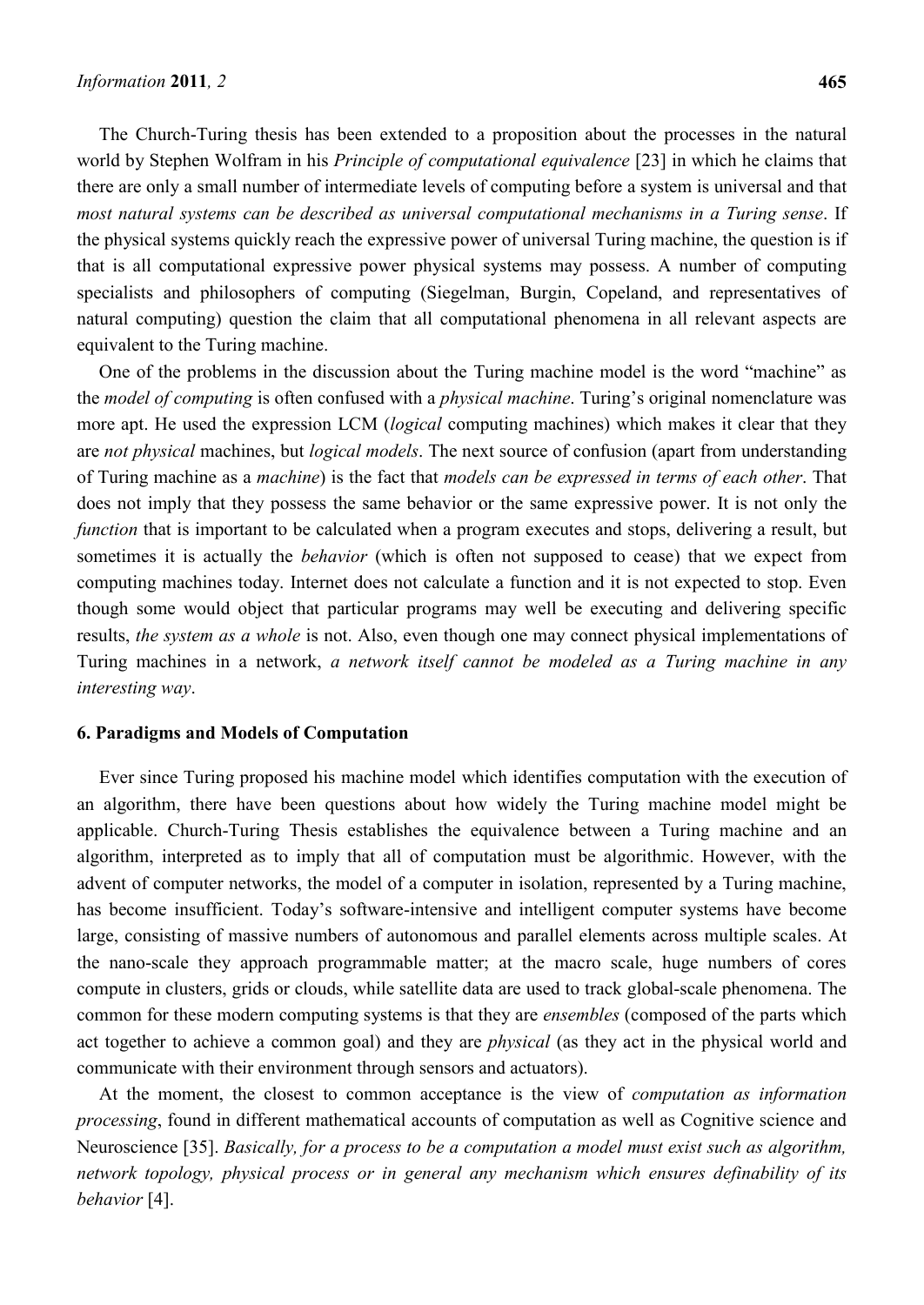Unlike the Turing machine model which originates from Hilbert's program for logics and mathematics (proposed in the early 1920s), other types of models of computation such as process models (Petri nets, Process Algebra, and Agent-Based models) appeared in the past decades (the theory of Petri nets in 1962), specifically in Computer Science. Indicatively, the present day formal methods in Systems Biology include Rule-Based Modeling of Signal Transduction, Process Algebras, Abstract Interpretation, Model Checking, Agent-Based Modeling of Cellular Behavior, Boolean Networks, Petri Nets, State Charts and Hybrid Systems. However, concurrency models have emerged in a bottom-up fashion in order to tackle present day networks of computational systems and it will take a few years until they reach the shared world view as tools of thinking in a new paradigm of computation.

#### **7. Natural Computation/Physical Computation**

Natural computation/physical computation is a new paradigm of computing which deals with computability in the physical world, that has brought a fundamentally new understanding of computation [36].

Kampis for example, in his book *Self-Modifying Systems in Biology and Cognitive Science* [37] claims that the Church-Turing thesis applies only to *simple systems*. According to Kampis, complex biological systems must be modeled as *component-systems* which are self-referential, self-organizing and self-generating and whose behavior is computational in a general sense which goes beyond Turing machine model:

"*a component system is a computer which, when executing its operations (software) builds a new hardware.... [W]e have a computer that re-wires itself in a hardware-software interplay: the hardware defines the software and the software defines new hardware. Then the circle starts again*" [37] (p. 223).

Natural computing is characterized by a *bidirectional research* [38] as the natural sciences are rapidly absorbing ideas of information processing, and computing at the same time assimilates ideas from natural sciences.

Compared with new computing paradigms, Turing machines form the proper subset of the set of information processing devices, in much the same way that Newton's theory of gravitation is a special case of Einstein's theory, or Euclidean geometry is a limit case of non-Euclidean geometries.

Natural computation is a study of computational systems including the following: (1) Computing techniques that take inspiration from nature for the development of novel problem-solving methods; (2) Use of computers to simulate natural phenomena; and (3) Computing with natural materials (e.g., molecules, atoms).

Natural computation is well suited for dealing with large, complex, and dynamic problems. It is an emerging interdisciplinary area closely related with the artificial intelligence and cognitive science, vision and image processing, Neuroscience, Systems Biology, Bioinformatics—to mention but a few.

Fields of research within natural computing are among others Biological Computing/Organic Computing, Artificial Neural Networks, Swarm Intelligence, Artificial Immune Systems, computing on continuous data, Membrane Computing, Artificial Life, DNA computing, Quantum computing,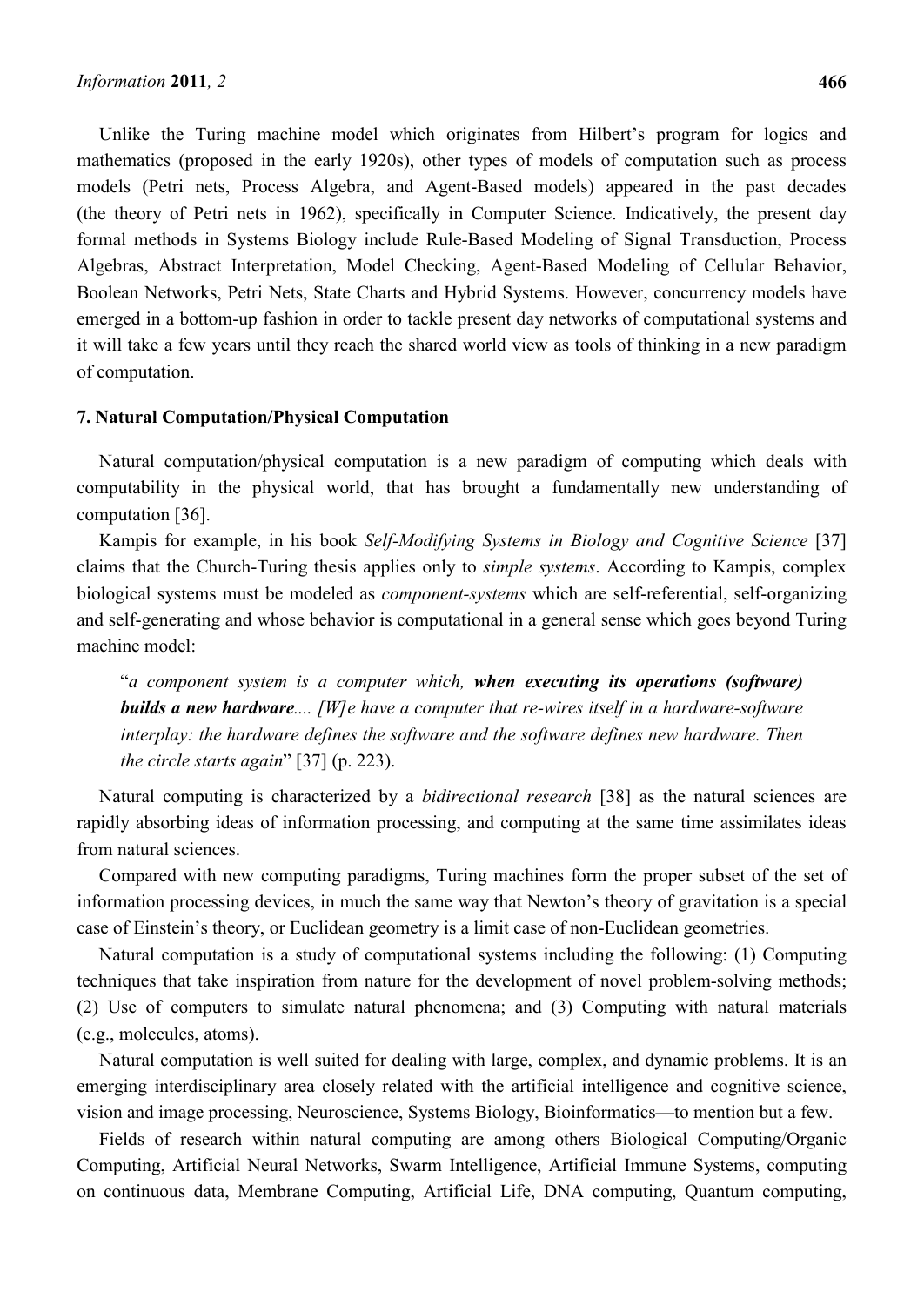## *Information* **2011***, 2* **467**

Neural computation, Evolutionary computation, evolvable hardware, self-organizing systems, emergent behaviors, machine perception and Systems Biology.

Evolution is a good example of natural computational process. The kind of computation it performs is Morphological computation [39,40]. The result of this computation is the body shape and material optimized for the class of organisms in a given type of environment.

For computationalism, *interactive computing* (such as, amongst other, agent-based) is the most appropriate model, as it naturally suits the purpose of modeling a network of mutually communicating processes [2,3].

According to pancomputationalism (naturalist computationalism) [2–5,17,18,26,27,41–50] one can view the time development (dynamics) of physical states in nature as information processing, and learn about its computational characteristics. Such processes include self-assembly, developmental processes, gene regulation networks, gene assembly in unicellular organisms, protein-protein interaction networks, biological transport networks, and similar.

Natural computing has specific criteria for the success of a computation. Unlike the case of the Turing model, the halting problem is not a central issue, but instead *the adequacy of the computational behavior*. Organic computing system, e.g., adapts dynamically to the current conditions of its environments by self-organization, self-configuration, self-optimization, self-healing, self-protection and context-awareness.

In many areas, we have to computationally model emergence not being algorithmic [51–53] which makes it interesting to investigate computational characteristics of non-algorithmic natural computation (sub-symbolic, analog).

Much like the research in other disciplines of Computing such as AI, SE, and Robotics, Natural computing is interdisciplinary research, and has a synthetic approach, unifying knowledge from a variety of related fields. Research questions, theories, methods and approaches are used from Computer Science (such as Theory of automata and formal languages, Interactive computing), Information Science (e.g., Shannon's theory of communication), ICT studies, mathematics (such as randomness, Algorithmic theory of information), Logic (e.g., pluralist logic, game logic), Epistemology (especially naturalized epistemologies), evolution and Cognitive Science (mechanisms of information processing in living organisms) in order to investigate foundational and conceptual issues of Natural computation and information processing in nature.

"*(O)ur task is nothing less than to discover a new, broader, notion of computation, and to understand the world around us in terms of information processing* " [38].

This development necessitates what [42] calls computational research "beyond the constraints" of "normal science". In other words, a paradigm shift or [30] "*the second generation models of computation*" ("the first generation" being the Turing machine model).

## **8. The Computing Universe: Naturalist Computationalism/Pancomputationalism**

Konrad Zuse was the first to suggest (in 1967) that the physical behavior of the entire universe is being computed on a basic level, possibly on cellular automata, by the universe itself which he referred to as "Rechnender Raum" or Computing Space/Cosmos. Consequently, Zuse was the first pancomputationalist (naturalist computationalist). Here is how Chaitin explains pancomputationalism: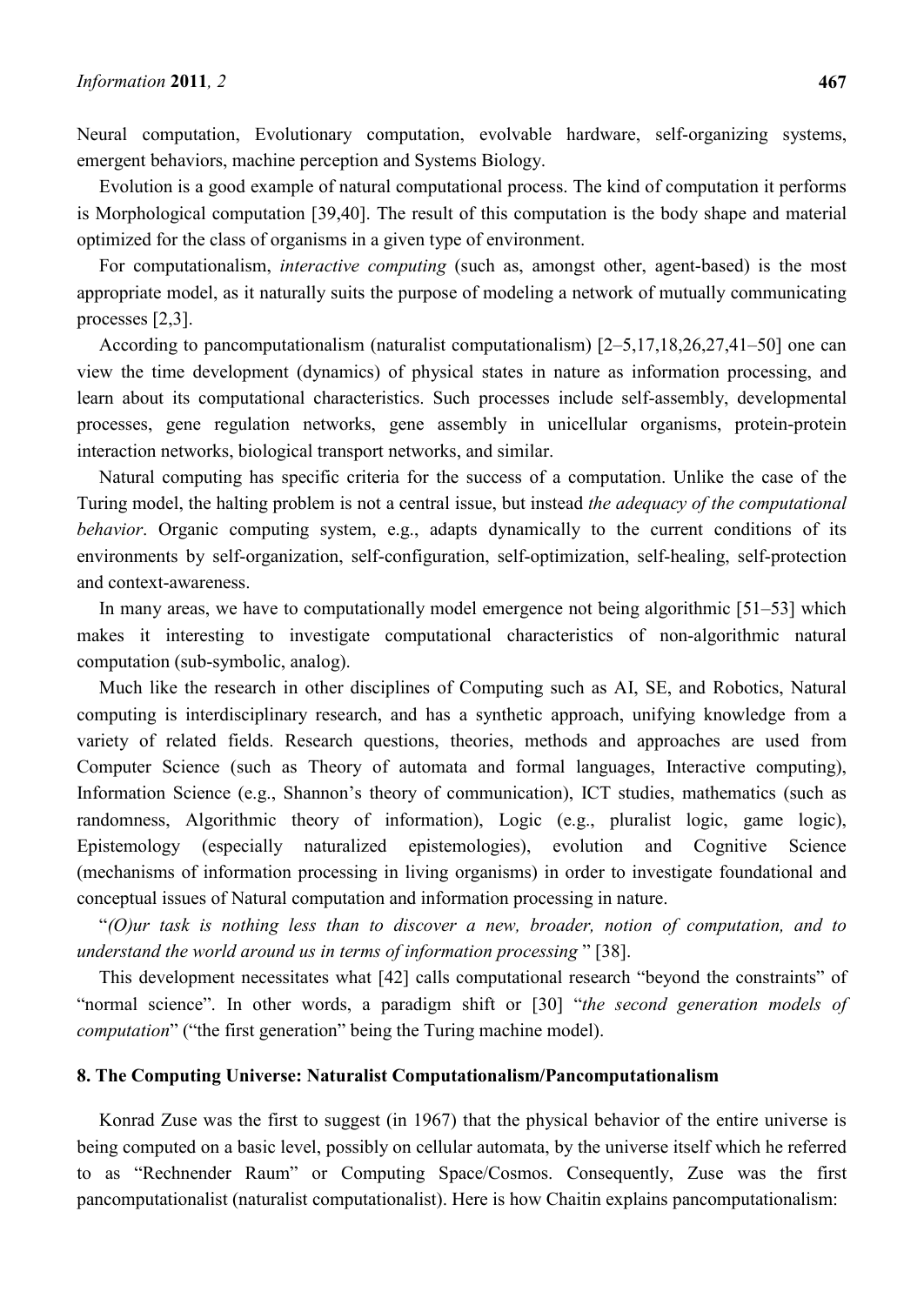"*And how about the entire universe, can it be considered to be a computer? Yes, it certainly can, it is constantly computing its future state from its current state, it's constantly computing its own time-evolution! And as I believe Tom Toffoli pointed out, actual computers like your PC just hitch a ride on this universal computation!*" [24].

Fredkin in his *Digital Philosophy* [54] suggests that particle physics can emerge from cellular automata. For "computational universe" according to Fredkin, "reality is a software program run on a cosmic computer. The universe is digital, time and space are discrete. Humans are software running on a universal computer".

Even Wolfram in his *A New Kind of Science* advocates pancomputationalist view, a new dynamic kind of reductionism, in which complexity of behaviors and structures found in nature are derived (generated) from a few basic computational mechanisms. Natural phenomena are thus the products of computation processes. In a computational universe new and unpredictable phenomena emerge as a result of simple algorithms operating on simple computing elements such as, e.g., cellular automata, and complexity originates from the bottom-up driven emergent processes. Cellular automata are equivalent to a universal Turing machine. Von Neumann provided a proof that an automaton consisting of cells with four orthogonal neighbors and 29 possible states may simulate a Turing machine for some configuration of about 200,000 cells [55] (p. 227). Cook has proven Wolfram's conjecture that one of the simplest possible cellular automata (number 110) is capable of universal computation [56]. This result was first described in [23].

Wolfram's critics remark however that cellular automata do not evolve beyond a certain level of complexity. The mechanisms involved do not necessarily produce evolutionary development. Actual physical mechanisms at work in the physical universe appear to be quite different from simple cellular automata. Critics also claim that it is unclear if the cellular automata are to be thought of as a metaphor or whether real systems are supposed to use the same mechanism on some level of abstraction. Wolfram meets this criticism by pointing out that cellular automata are models, and as such, surprisingly successful ones.

#### **9. Criticisms of the Computational Views of the Universe**

In his article on Physical Computation for Stanford Encyclopedia of Philosophy, Piccinini [57] presents several critical arguments against Pancomputationalism/Naturalist computationalism. The unlimited Pancomputationalism, the most radical version of Pancomputationalism, according to Piccinini asserts that "every physical system performs every computation—or at least, every sufficiently complex system implements a large number of non-equivalent computations". I find these to be two substantially different claims. The first one, that every system executes every computation, has little support in physics and other natural sciences. Different sorts of systems perform different sorts of dynamical behaviors. The second claim, that a sufficiently complex systems implement a large number of different computations, is in accordance with natural sciences and essentially different from the claim that every system performs every computation.

The *limited pancomputationalism* on the other hand is a belief that "every physical system performs *some* (as opposed to every) computations. A slightly stronger version maintains that everything performs a few computations, some of which encode the others in some relatively unproblematic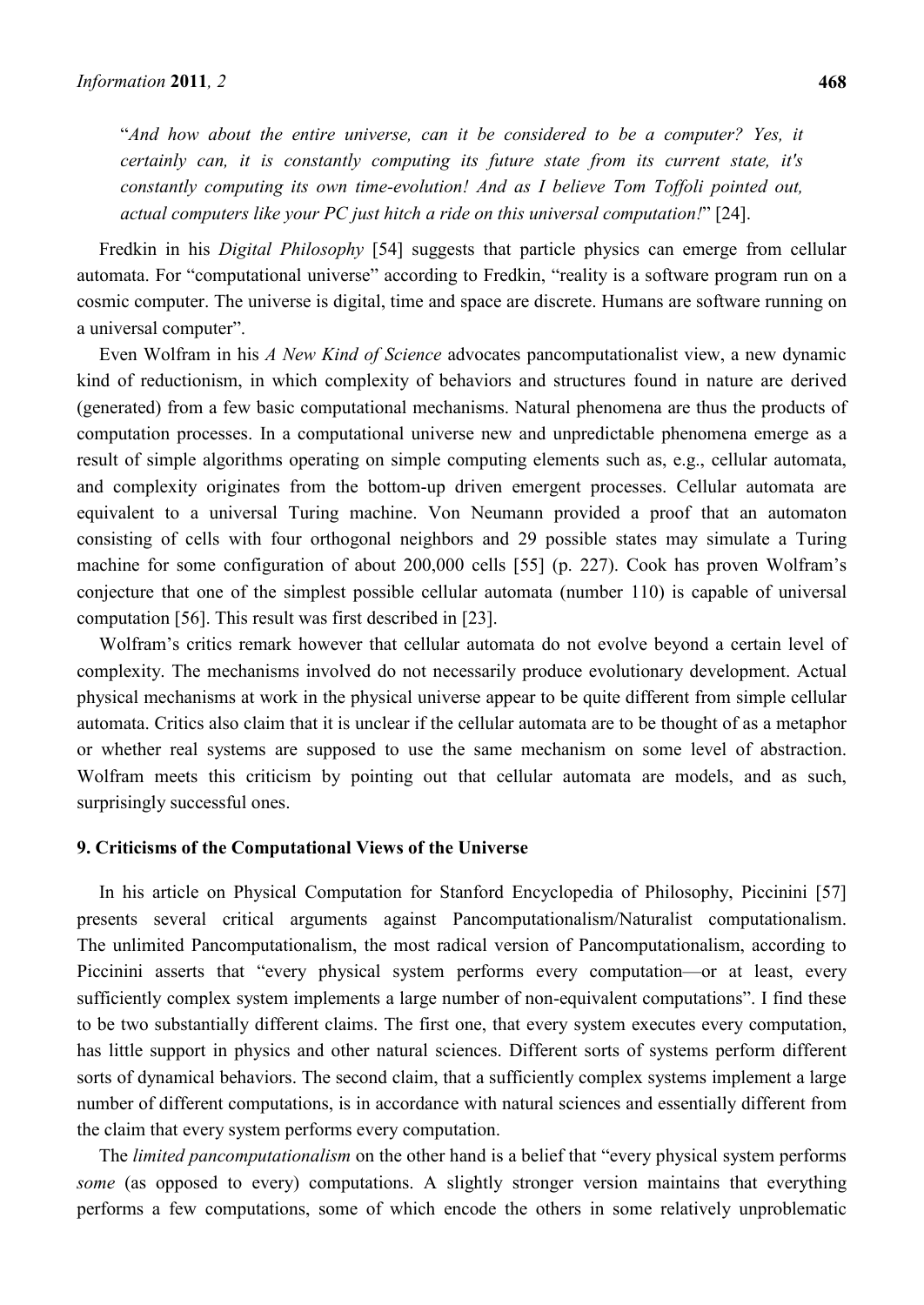way (…)". Depending on how the difference between "*large number*" (second type of unlimited pancomputationalism) and "*some*" or "*few*" (in limited pancomputationalism) are defined, all versions (except for the "every system-every computation" type of unlimited pancomputationalism) are more or less similar.

As for the *sources* of pancomputationalism, Piccinini identifies several. One holds that it is "a matter of *relatively free interpretation*" which computation a system performs. This may well be true of human computational devices like fingers, pebbles, abacuses, and computers even though interpretations once chosen are kept constant (and thus no longer free) in order to allow social communication of computational results. Another source of pancomputationalism is the *causal structure* of the physical world. That claim goes one step further than the first one about free interpretation, actually searching for the basis of free interpretation. We can freely chose systems used for calculation/computation, but the computational operations performed are predictable because of the laws of physics which guarantee that physical systems behave in the same way and according to physical laws so that we can predict their behavior.

Info-computationalism is in Piccinini's scheme kind of limited computationalism based on the third source:

"*A third alleged source of pancomputationalism is that every physical state carries information, in combination with an information-based semantics plus a liberal version of the semantic view of computation. According to the semantic view of computation, computation is the manipulation of representations. According to information-based semantics, a representation is anything that carries information. Assuming that every physical state carries information, it follows that every physical system performs the computations constituted by the manipulation of its information-carrying states (cf. Shagrir 2006). Both information-based semantics and the assumption that every physical state carries information (in the relevant sense) remain controversial*" [57].

The use of the word "manipulation" seems to suggest a conscious intervention ("the practice of manipulating", Wiktionary), while computation in general is a dynamical process that drives (through the interaction mechanisms) changes in informational structures. Notwithstanding Piccinini's skepticism there are well established theories in computer science, see [30] which do exactly the job of connecting computational processes and informational structures as suggested by Info-computationalism.

## **10. Discrete** *vs.* **Continuous and Digital** *vs.* **Analog**

One of the frequent criticisms of computational approaches is based on the understanding that computation always must be discrete and that some continuous processes (as human mind) can never be adequately represented by computational models. Here, several confusions act together, and it is useful to disentangle them.

Wolfram and Fredkin assume that the universe on a fundamental level is a discrete system, and so a suitable basis for an all-encompassing digital computer. But the hypothesis about the discreteness of the physical world is not decisive for pancomputationalism/naturalist computationalism. As is well known, besides digital there are analog computers. On a quantum-mechanical level, the universe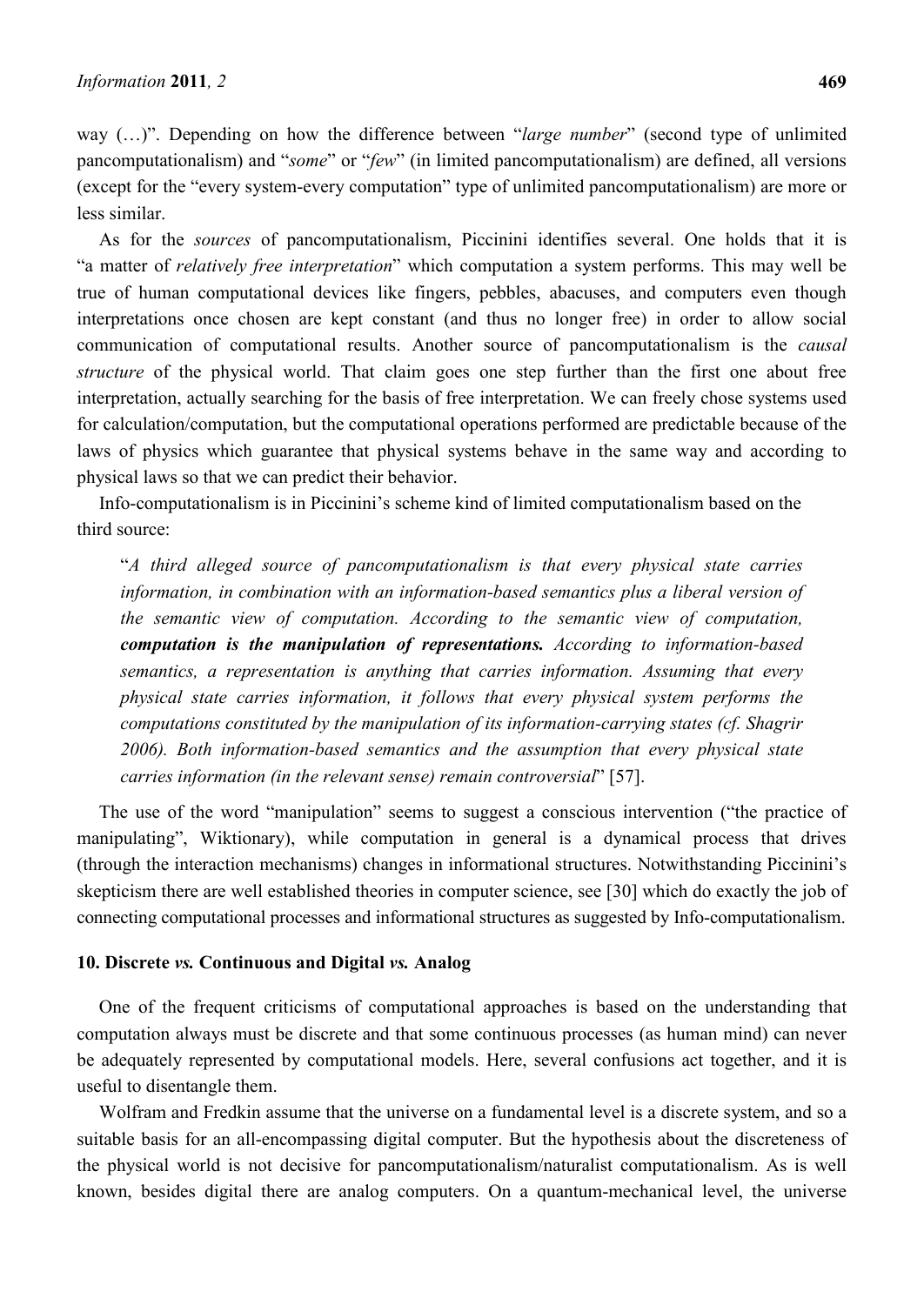performs computation [25] on characteristically dual wave-particle objects. There are interesting philosophical connections between digital and analog processes. Moreover, even if some representations may be purely digital (and thus conform to Pythagorean ideal of number as a principle of the world)—computation in the universe is performed on many different levels of organization, such as bio-computing, membrane computing, spatial computing, morphological computing, *etc.* which presuppose continuous representations. Toffoli in [58] (p. 374) claims that whenever there is an infinite lattice there is continuity, which means the dynamics of continuous functions. Calude [58] (p. 376) supports the similar view arguing that e.g. in non-standard analysis both continuum and discreteness appears. In *The Age of Intelligent Machines*, Kurzweil discusses the question if the ultimate nature of reality is analog or digital, and points out that:

"*as we delve deeper and deeper into both natural and artificial processes, we find the nature of the process often alternates between analog and digital representations of information. As an illustration, I noted how the phenomenon of sound flips back and forth between digital and analog representations. (…) At a yet deeper level, Fredkin, and now Wolfram, are theorizing a digital (i.e., computational) basis to these continuous equations. It should be further noted that if someone actually does succeed in establishing such a digital theory of physics, we would then be tempted to examine what sorts of deeper mechanisms are actually implementing the computations and links of the cellular automata. Perhaps, underlying the cellular automata that run the Universe are yet more basic analog phenomena, which, like transistors, are subject to thresholds that enable them to perform digital transactions*" [59]*.*

Now it should be emphasized that "computational" is not identical with "digital", and Maley [7] demonstrates that it is necessary to distinguish between analog and continuous, and between digital and discrete representations. Even though typical examples of analog representations use continuous media/formats, this is not what makes them analog; rather, it is the relationship that they maintain with what they represent. Similar holds for digital representations. The lack of proper distinctions in this respect is the source of much confusion, especially in cognitive science.

Lloyd makes a statement equivalent to Calude's [58] about digital/analog in case of quantum mechanics:

"*In a quantum computer, however, there is no distinction between analog and digital computation. Quanta are by definition discrete, and their states can be mapped directly onto the states of qubits without approximation. But qubits are also continuous, because of their wave nature; their states can be continuous superpositions. Analog quantum computers and digital quantum computers are both made up of qubits, and analog quantum computations and digital quantum computations both proceed by arranging logic operations between those qubits. Our classical intuition tells us that analog computation is intrinsically continuous and digital computation is intrinsically discrete. As with many other classical intuitions, this one is incorrect when applied to quantum computation. Analog quantum computers and digital quantum computers are one and the same device*" (Lloyd, 2006).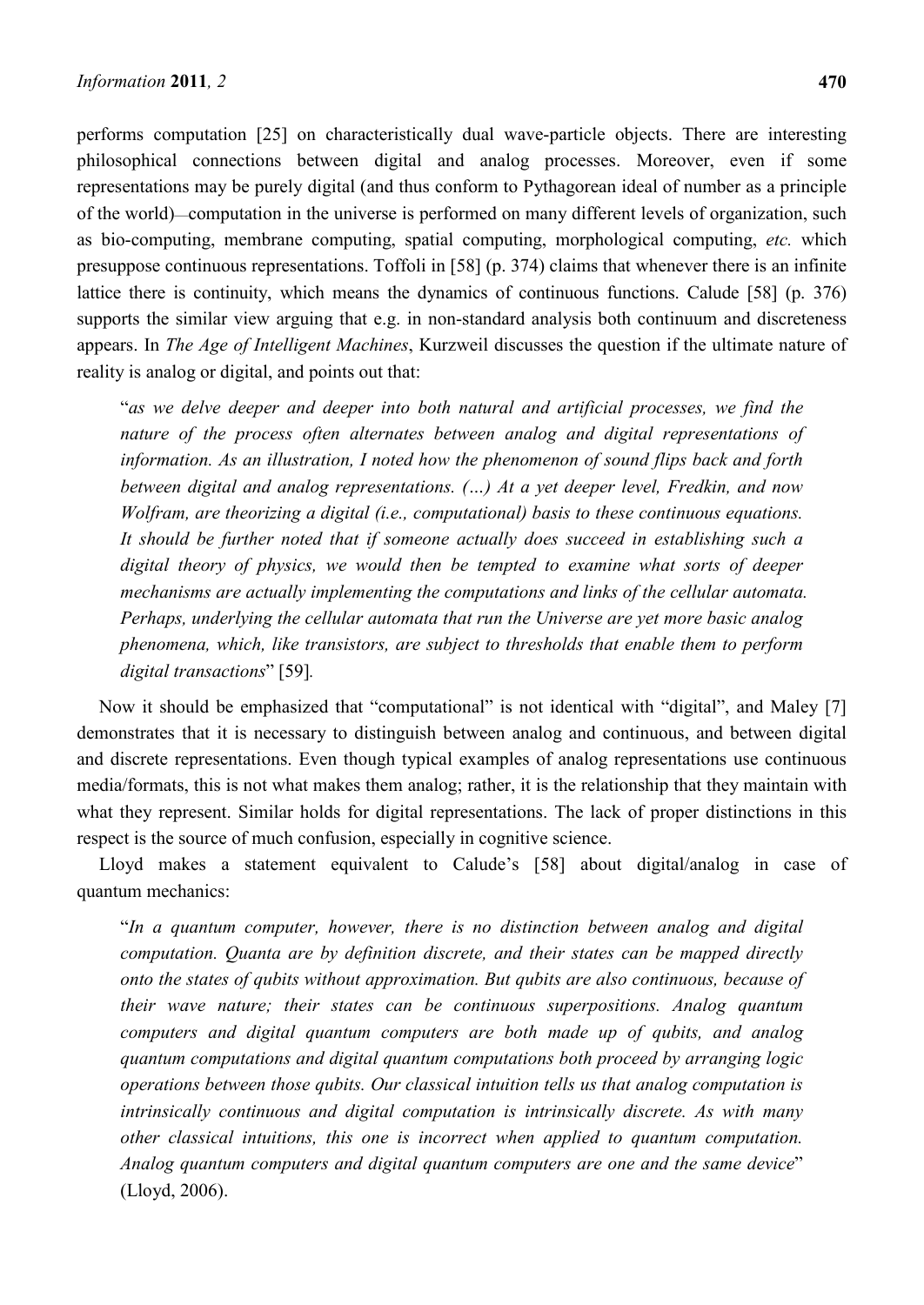Thus establishing a digital basis for physics at certain level of granularity, will not resolve the philosophical debate as to whether physical universe is ultimately digital or analog. Nonetheless, establishing a feasible computational model of physics would be a major achievement.

## **11. Continuum as a Result of Interaction. Asynchronous Communicating Systems**

Let us start from the assertion that a dichotomy exists between the discrete and continuous nature of reality in classical physics. From the cognitive point of view it is clear that most of the usual dichotomies are coarse approximations. They are useful, and they speed up our perception and reasoning considerably. Following Kant, however, we can say that "Ding an Sich" (thing-in-itself) is nothing we have knowledge of. This is also true in the case of the discrete-continuous question. Human cognitive categories are the result of natural evolutionary adaptation to the environment. Given the bodily morphology we have, they are definitely strongly related to the nature of the physical world which we live in, but they are by no means general tools for understanding the universe as a whole at all levels of organization and for all types of phenomena that exist. If we adopt the dichotomy as our own epistemological necessity, how could the continuum/discrete universe be understood?

In what follows I will argue that discrete and continuous are dependent upon each other—that logically there is no way to define the one without the other. Let us begin by assuming that the basic physical phenomena are discrete. Let us also assume that they appear in finite discrete quanta, packages, amounts or extents. If the quanta are infinitely small then they already form a continuum. So in order to get discretization, quanta must be finite.

Starting with finite quanta one can understand the phenomenon of continuum as a consequence of the processes of (asynchronous) communication between different systems. Even if the time interval between two signals that one system produces has always some definite value different from zero, (discrete signals), two *communicating* phenomena can appear arbitrarily in time, so that the overlap is achieved, which means that a continuum is realized in a communicative (interactive) process such as computation. It is interesting to note the related insight of Sloman about computation in asynchronous communicating systems. Sloman [52] points out, that concurrent and synchronized machines are equivalent to sequential machines (Turing machine is such), but some concurrent machines are asynchronous. Turing machines can in principle approximate machines with continuous changes, but cannot implement them exactly. This argument may also be found in [60]. A continuous machine with non-linear feedback loops may be chaotic and impossible to approximate discretely, even over short time scales. If a machine is composed of asynchronous concurrently running subsystems and their relative frequencies vary randomly then such a machine cannot be adequately modeled by Turing machine [4].

## **12. A Paradigm Shift in Modeling of Computing**

Abramsky summarizes the process of changing paradigm of computing as follows:

"*Traditionally, the dynamics of computing systems, their unfolding behavior in space and time has been a mere means to the end of computing the function which specifies the algorithmic problem which the system is solving. In much of contemporary computing, the*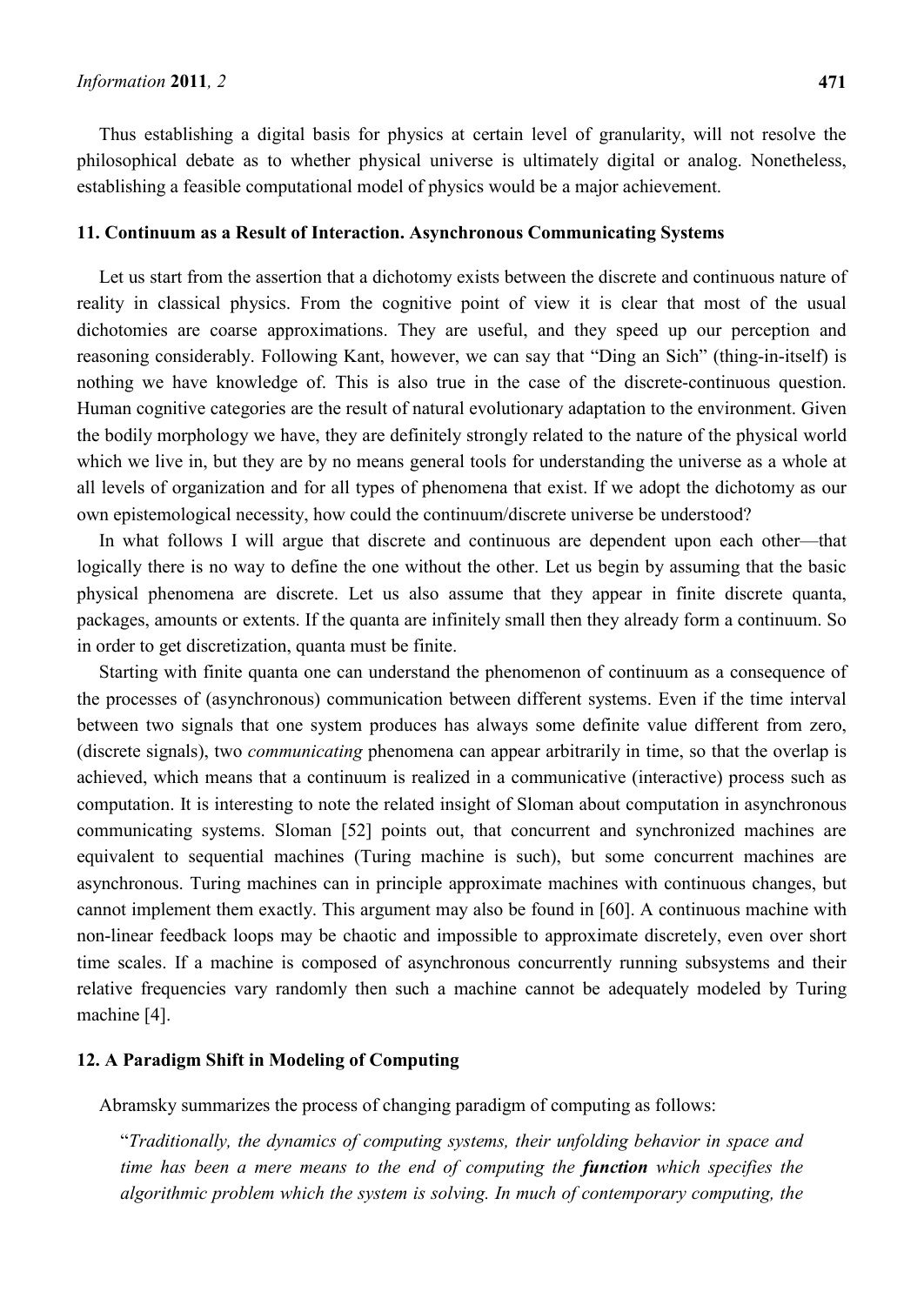*situation is reversed: the purpose of the computing system is to exhibit certain behaviour. (…) We need a theory of the dynamics of informatic processes, of interaction, and information flow, as a basis for answering such fundamental questions as: What is computed? What is a process? What are the analogues to Turing completeness and universality when we are concerned with processes and their behaviours, rather than the functions which they compute?*" [30].

This also suggests a possibility that a lack of an "adequate structural theory of processes" may explain the lack of fundamental progress in theory of complexity. For example, Calude in [58] argues about the P *vs.* NP problem that it is "a very challenging and deep and interesting mathematical question", but "one that has no computer science meaning whatsoever. For the simple fact that P is not an adequate model of feasible computation, and there are lots of results—both theoretical and experimental—which point out that P does not model properly what we understand as feasible computation. Probably the simplest example is to think about the simplex algorithm which is exponentially difficult, but works much better in practice than all known polynomial solutions". This is in accordance with the view expressed by Abramsky that we lack an adequate theory of computation and the emphasis on the importance of agent models and explicit dynamics. Game Semantics and Geometry of Interaction are developed as dynamical theories of computation explicitly based on interaction between agents, and they expose both geometrical and logical structure of information flow.

According to [30], there is the need for *second generation models of computation*, and in particular process models such as Petri nets, Process Algebra, and similar. The first generation models of computation were originating from problems of formalization of mathematics and logic, while processes or agents, interaction, and information flow are genuine product of the developing of computers and Computer Science. In the *second generation models of computation*, previous isolated systems with limited interactions with the environment are replaced by processes or agents for which the interactions with each other and with the environment are fundamental. As a result of interactions among agents and with the environment, complex behavior emerges. The basic building block of this interactive approach is the agent, and the fundamental operation is interaction. This approach works at both macro-scale (processes in operating systems, software agents on the Internet, transactions, *etc.*) and on micro-scale (program implementation, down to hardware). The same conceptual model is appropriate both for design/synthesis and for description/analysis of both artificial and natural information processing systems. This view of the relationship between information and computation presented in [30] agrees with the ideas of Info-computational naturalism which is based on the same understanding of computation and its relation to information.

#### **13. Complexity and Emergence**

If computation is understood as a physical process, if Nature computes with physical bodies as objects (informational structures) and physical laws governing process of computation, then the computation necessarily appears on many different levels of organization. Natural sciences provide such a layered view of Nature. One sort of computation processes will be found on the quantum-mechanical levels of elementary particles, atoms and molecules; yet another on the level of classical physical objects. In the sphere of biology, different processes (computation, information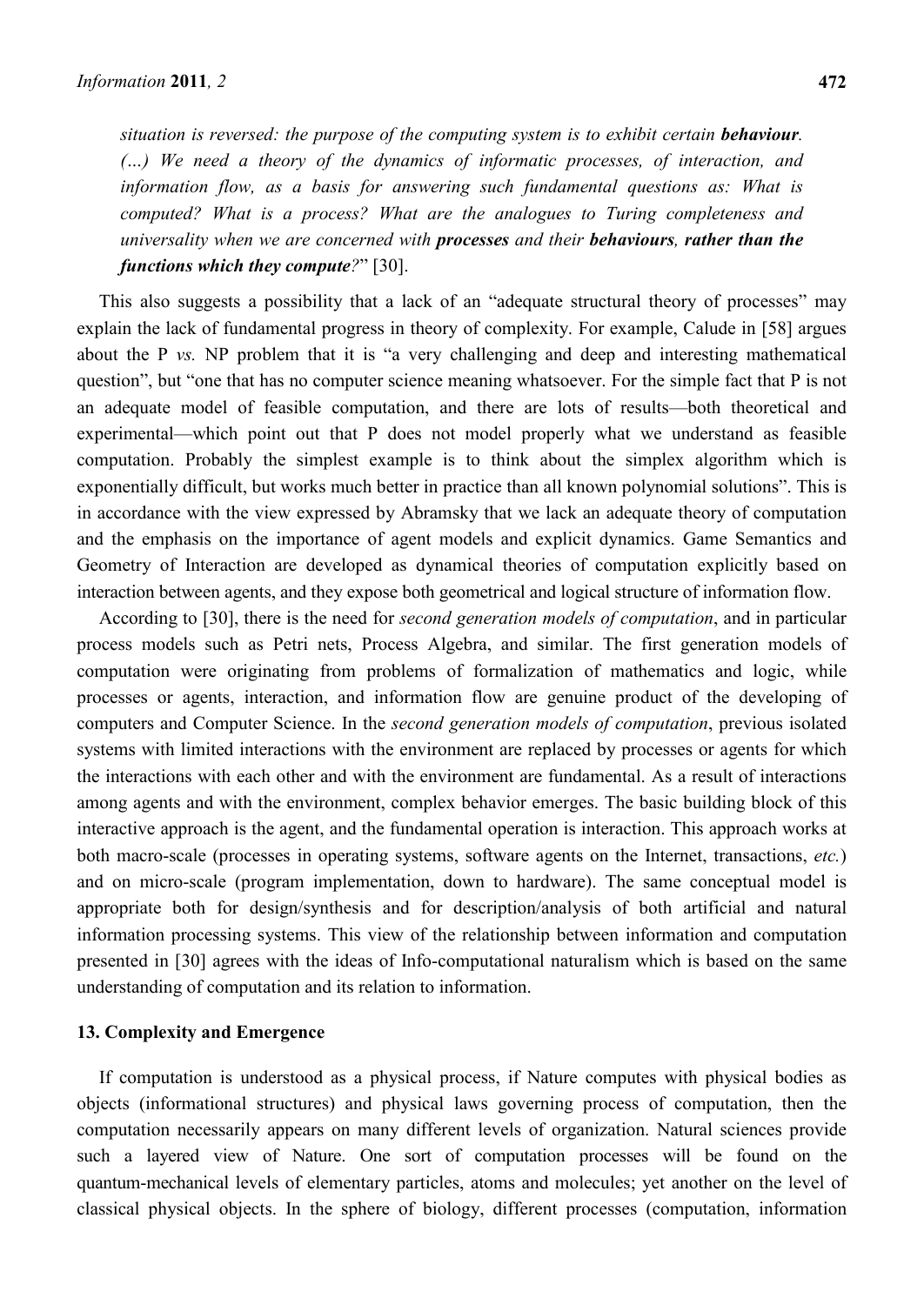processing) are going on in biological cells, tissues, organs, organisms, and eco-systems. Social interactions are governed by still another kind of communicative/interactive processes. In short, computation on a given level of organization is implementation of the laws that govern the interaction between different parts that constitute that level. Consequently, what happens on every next level of organization is that a set of rules governing the system switches to the new level. How exactly this process goes on in practice, remains yet to learn. Recently, simulation tools are being developed which allow for study of the behavior of complex systems modeled computationally. For the analysis of the time development of dynamic systems various simulation techniques are developed, from purely mathematical approaches, e.g., equation based modeling, simulated by iterative evaluation, to formal modeling approaches, such as Petri Nets and Process Algebra together with Object-oriented and Agent-oriented simulation methods based on the emulation of constituent system elements.

One of the criticisms of pancomputationalism based on cellular automata is presented by Kurzweil, and concerns complexity. Cellular automata are a surprisingly fruitful model, and they have led to the development of a new kind of scientific method—generative modeling [23]—but they do not evolve beyond a certain limit.

"*Wolfram considers the complexity of a human to be equivalent to that a Class 4 automaton because they are, in his terminology, "computationally equivalent." But Class 4 automata and humans are only computationally equivalent in the sense that any two computer programs are computationally equivalent, i.e., both can be run on a Universal Turing machine. It is true that computation is a universal concept, and that all software is equivalent on the hardware level (i.e.*, *with regard to the nature of computation), but it is not the case that all software is of the same order of complexity. The order of complexity of a human is greater than the interesting but ultimately repetitive (albeit random) patterns of a Class 4 automaton*" [61].

My comments are the following: What seems to be missing in cellular automata is the dependence of the rules (implemented in the process of computation) on the underlying structure of the system. In a physical system such as magnetic iron, the mean electromagnetic field of the whole system affects each of its parts (magnetic atoms in a crystal lattice), so interactions are not only local, with the closest neighbors but reflect also global properties of the system. Cellular automata are synchronously updated, which according to Sloman makes them computationally less expressive than systems with asynchronous interactions. Agent based models which are currently developed are generalizations of cellular automata and they can avoid those limitations. They are essentially decentralized, bottom-up, in general asynchronous models. (Synchronous communication where agents exchange information all at the same time is a special case of asynchronous information exchange. The behavior is defined at individual agent level, and the global behavior emerges as a result of interaction among numerous individuals communicating with each other and with the environment. For a quick and concise introduction to Agent Based Models, see for example Castiglione's article in Scholarpedia.)

In short, solutions are being sought in natural systems with evolutionary developed strategies for handling complexity in order to improve modeling and construction of complex networks of massively parallel autonomous engineered computational systems. The research in the theoretical foundations of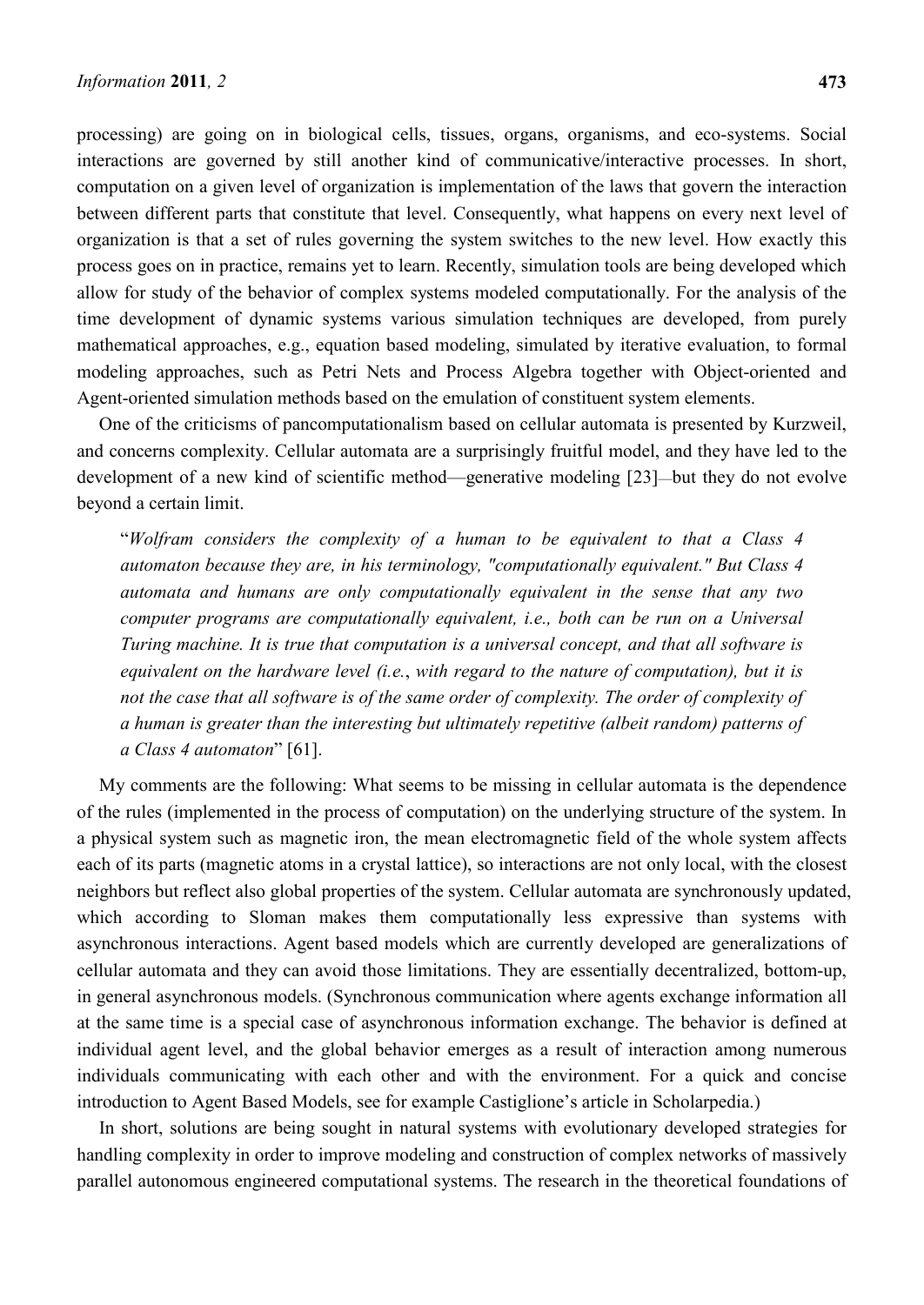Natural computing is needed to improve understanding on the fundamental level of computation as information processing which underlie all of the computing in nature.

# **14. Summary**

The mutually interrelated objectives of this paper were to:

- − Offer computational interpretation of information dynamics of the info-computational universe;
- − Suggest the necessity of generalization of the models of computation beyond the traditional Turing machine model and acceptance of "second generation" models of computation;
- − Elucidate a number of frequent misunderstandings when it comes to the models of computation and their relationships to physical computational systems;
- − Argue for info-computationalism as a new philosophy of nature providing a basis for unification of currently disparate fields of natural, formal and technical sciences;
- − Answer some of the most prominent criticisms of naturalist computationalism.

The developments supporting info-computational naturalism are expected from among others Complexity Theory, Theory of Computation (Organic Computing, Unconventional Computing), Cognitive Science, Neuroscience, Information Physics, Agent Based Models of social systems and Information Sciences as well as Bioinformatics and Artificial Life [5].

# **References**

- 1. Abramsky, S. Information, processes and games. In *Philosophy of Information*; van Benthem, J., Adriaans, P., Eds.; North Holland: Amsterdam, The Netherlands, 2008; p. 517.
- 2. Crnkovic, G.D. *Information and Computation Nets. Investigations into Info-Computational World*; VDM Verlag Dr. Müller: Saarbrucken, Germany, 2009.
- 3. Crnkovic, G.D. *Investigations into Information Semantics and Ethics of Computing*; Mälardalen University Press: Västerås, Sweden, 2006; pp. 1–133.
- 4. Crnkovic, G.D. Significance of models of computation from turing model to natural computation. *Minds Mach.* **2011**, *21*, 301–322.
- 5. Crnkovic, G.D.; Müller, V. *A Dialogue Concerning Two World Systems: Info-Computational* vs. *Mechanistic*; Crnkovic, G.D., Burgin, M., Eds.; World Scientific Publishing Co., Inc.: Singapore, 2010.
- 6. Greco, G.M.; Paronitti, G.; Turilli, M.; Floridi, L. How to do philosophy informationally? In *WM*2005*: Professional Knowledge Management*; Althoff, K.-D., Dengel, A., Bergmann, R., Nick, M., Roth-Berghofer, T., Eds.; Springer-Verlag: Kaiserslautern, Germany, 2005; pp. 623–634.
- 7. Maley, C.J. Analog and digital, continuous and discrete. *Philos. Stud.* **2010**, *155*, 117–131.
- 8. Van Benthem, J.; Adriaans, P. *Philosophy of Information*; North Holland: Amsterdam, The Netherlands, 2008.
- 9. Dretske, F. *Knowledge and the Flow of Information*; Cambridge University Press: New York, NY, USA, 1999.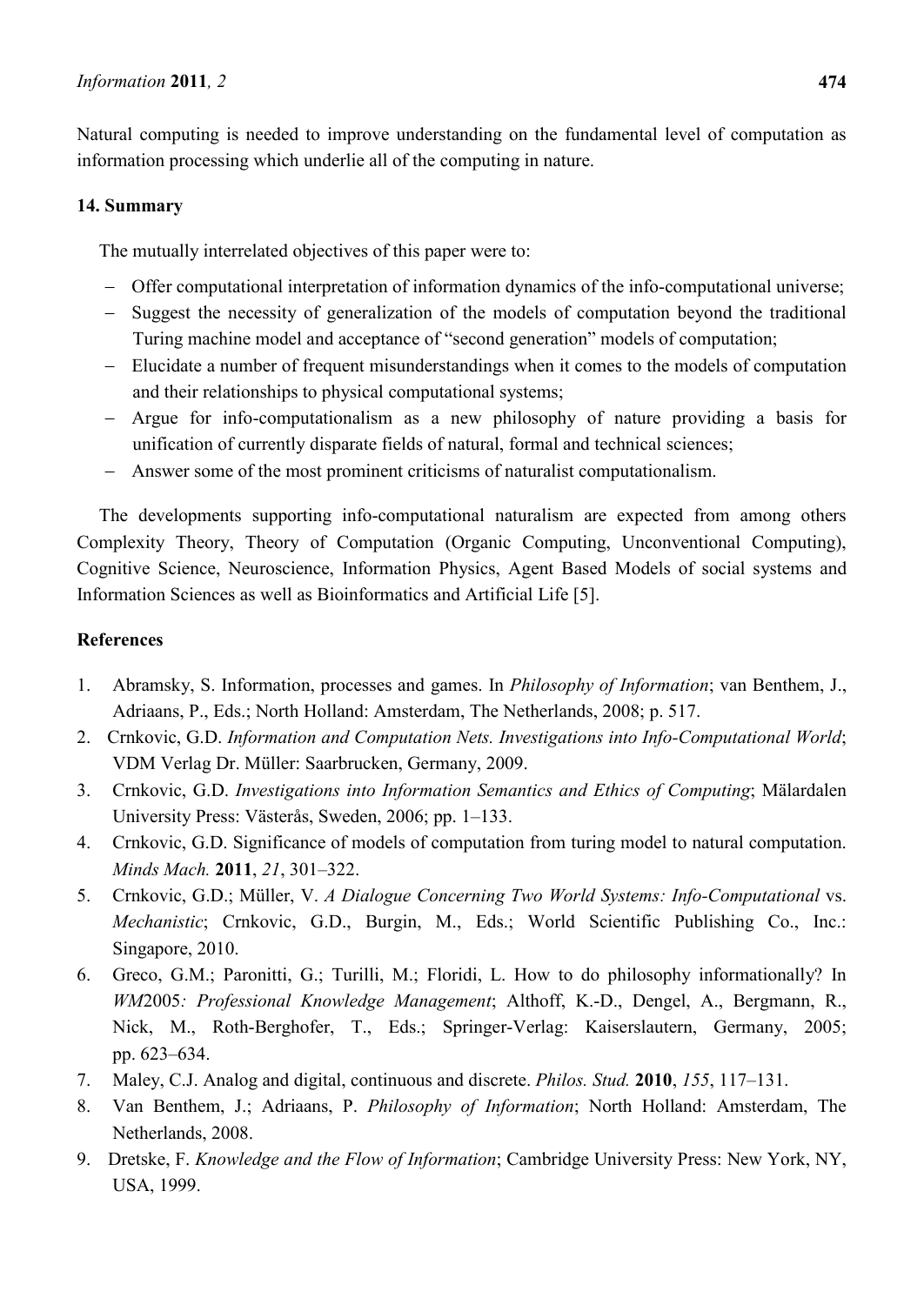- 10. Barwise, J.; Seligman, J. *Information Flow: The Logic of Distributed Systems*; Cambridge University Press: Cambridge, UK, 1997.
- 11. Burgin, M. *Theory of Information: Fundamentality, Diversity and Unification*; World Scientific Publishing Co., Inc.: Singapore, 2010.
- 12. Floridi, L. *The Philosophy of Information*; Oxford University Press: Oxford, UK, 2011.
- 13. Floridi, L. What is the philosophy of information? *Metaphilosophy* **2002**, *33*, 123–145.
- 14. Van Benthem, J. *Logical Dynamics of Information and Interaction*; Cambridge University Press: Cambridge, UK, 2011.
- 15. Hofkirchner, W. *Emergent Information. An Outline Unified Theory of Information Framework*; World Scientific Publishing Co.: Singapore, 2011.
- 16. Hofkirchner, W. *Twenty Questions About a Unified Theory of Information: A Short Exploration into Information from a Complex Systems View*; Emergent Publications: Litchfield Park, AZ, USA, 2010.
- 17. Dodig Crnkovic, G., Mueller, V. A dialogue concerning two world systems: info-computational *vs.* mechanistic. In *Information and Computation*; Dodig Crnkovic, G., Burgin, M., Eds.; World Scientific Publishing Co., Inc.: Singapore, 2009; pp. 149–184.
- 18. Dodig Crnkovic, G. *Biological Information and Natural Computation*. In *Thinking Machines and the Philosophy of Computer Science: Concepts and Principles*; Vallverdú, J., Ed.; Information Science Reference (IGI Global): Hershey, PA, USA, 2010.
- 19. Floridi, L. A defence of informational structural realism. *Synthese* **2008**, *161*, 219–253.
- 20. Sayre, K.M. *Cybernetics and the Philosophy of Mind*; Routledge & Kegan Paul: London, UK, 1976.
- 21. Zuse, K. *Calculating Space*; Friedrich Vieweg & Sohn: Braunschweig, Germany, 1969.
- 22. Fredkin, E. Finite Nature. In *Proceedings of the XXVIIth Rencontre de Moriond*, Les Arcs, Savoie, France, 22–28 March 1992.
- 23. Wolfram, S. *A New Kind of Science*; Wolfram Media: Champaign, IL, USA, 2002.
- 24. Chaitin, G. Epistemology as information theory: From leibniz to Ω. In *Computation*, *Information*, *Cognition*—*The Nexus and the Liminal*; Dodig Crnkovic, G., Ed.; Cambridge Scholars Publisher: Newcastle, UK, 2007; pp. 2–17.
- 25. Lloyd, S. *Programming the Universe: A Quantum Computer Scientist Takes on the Cosmos*, 1st ed.; Knopf: New York, NY, USA, 2006.
- 26. Dodig Crnkovic, G. Info-computational philosophy of nature: an informational universe with computational dynamics. In *Festschrift for Søren Brier*; Sørensen, B., Cobley, P., Thellefsen, T., Eds.; CBS University Press: Copenhagen, Denmark, 2011.
- 27. Dodig Crnkovic, G.; Burgin, M. *Information and Computation*; World Scientific Publishing Co., Inc.: Singapore, 2011.
- 28. Dodig Crnkovic, G. The Cybersemiotics and Info-computationalist research programmes as platforms for knowledge production in organisms and machines. *Entropy* **2010**, *12*, 4878–4901.
- 29. Bateson, G. *Steps to an Ecology of Mind: Collected Essays in Anthropology, Psychiatry, Evolution, and Epistemology*; University Of Chicago Press: Chicago, IL, USA, 1972; pp. 448–466.
- 30. Abramsky, S. Information, processes and games. In *Philosophy of Information*; van Benthem, J., Adriaans, P., Eds.; North Holland: Amsterdam, The Netherlands, 2008; pp. 483–549.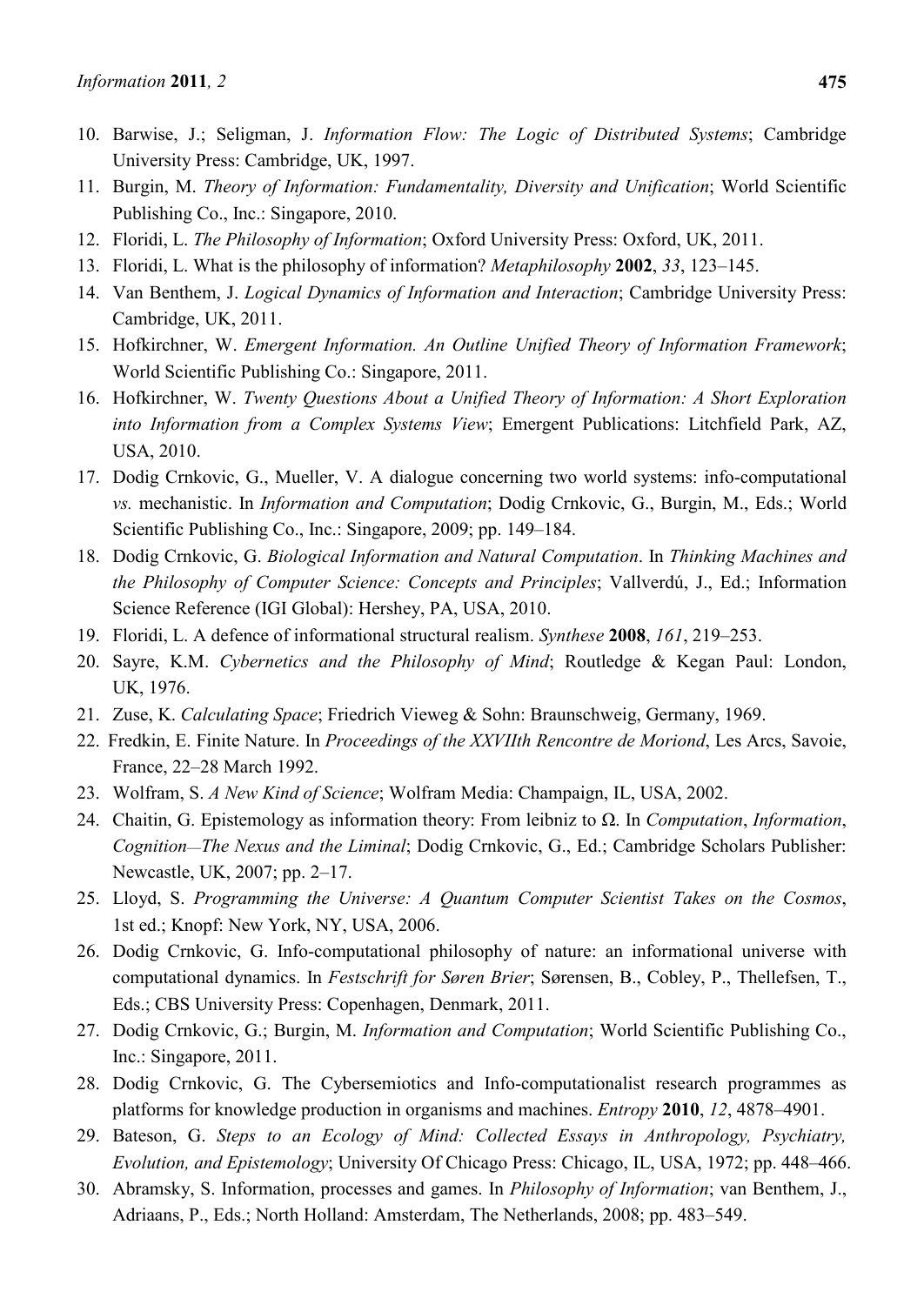- 31. Rideau, S.; Winskel, G. Concurrent Strategies. In *Proceedings of the Twenty-Sixth Annual IEEE Symposium on Logic in Computer Science (LICS 2011)*, Toronto, Ontario, Canada, 21–24 June 2011.
- 32. Lewis, D. General semantics. *Synthese* **1970**, *22*, 18–67.
- 33. Church, A. An unsolvable problem of elementary number theory (abstract). *Bull. Am. Math. Soc.* **1935**, *41*, 332–333.
- 34. Church, A. An unsolvable problem of elementary number theory. *Am. J. Math.* **1936**, *58*, 348–363.
- 35. Burgin, M. *Super-Recursive Algorithms Monographs*; Springer-Verlag: New York, NY, USA, 2004.
- 36. Dodig Crnkovic, G. Significance of models of computation from turing model to natural computation. *Minds Mach.* **2011**, *21*, 301–322.
- 37. Kampis, G. *Self-Modifying Systems in Biology and Cognitive Science: A New Framework for Dynamics, Information, and Complexity*, 1st ed.; Pergamon Press: Amsterdam, The Netherlands, 1991.
- 38. Rozenberg, G.; Kari, L. The many facets of natural computing. *Commun. ACM* **2008**, *51*, 72–83.
- 39. Pfeifer, R.; Fumiya, I. Morphological computation: Connecting body, brain and environment. *Jan. Sci. Mon.* **2005**, *58*, 48–54.
- 40. Pfeifer, R.; Fumiya, I.; Gabriel, G. Morphological computation for adaptive behavior and cognition. *Int. Congr. Ser.* **2006**, *1291*, 22–29.
- 41. Dodig Crnkovic, G. *Epistemology as Computation (Information Processing)*; Calude, C., Ed.; World Scientific Publishing Co., Inc.: Singapore, 2007; pp. 263–279.
- 42. Dodig Crnkovic, G.; Stuart, S. *Computation, Information, Cognition: The Nexus and the Liminal*; Cambridge Scholars Publisher: Newcastle, UK, 2007.
- 43. Dodig Crnkovic, G. Knowledge Generation as Natural Computation. In *Proceedings of the International Conference on Knowledge Generation, Communication and Management (KGCM 2007)*, 8–11 July 2007, Orlando, FL, USA, 2007.
- 44. Dodig Crnkovic, G. Knowledge generation as natural computation. *J. Syst. Cybern. Inf.* **2008**, *6*,  $12-16$ .
- 45. Dodig Crnkovic, G. Info-Computationalism and Philosophical Aspects of Research in Information Sciences (keynote). In *Philosophy's Relevance in Information Science*; Hagengruber, R., Ed.; Springer: Berlin Heidelberg, Germany, in press.
- 46. Dodig Crnkovic, G. Knowledge generation as natural computation. *J. Syst. Cybern. Inf.* **2008**, *6*, 12–16.
- 47. Dodig Crnkovic, G. Semantics of Information as Interactive Computation. In *Proceedings of the Fifth International Workshop on Philosophy and Informatics (WSPI 2008)*, Kaiserslautern, Germany, 1–2 April 2008; Roth-Berghofer, T., Moeller, M., Neuser, W., Eds.; Springer: Berlin, Germany, 2008.
- 48. Dodig Crnkovic, G. Empirical modeling and information semantics. *Mind Soc.* **2008**, *7*, 157.
- 49. Dodig Crnkovic, G. The cybersemiotics and info-computationalist research programmes as platforms for knowledge production in organisms and machines. *Entropy* **2010**, *12*, 878–901.
- 50. The Organic Computing Page. Available online: http://www.organic-computing.org/ (accessed on 19 July 2011).